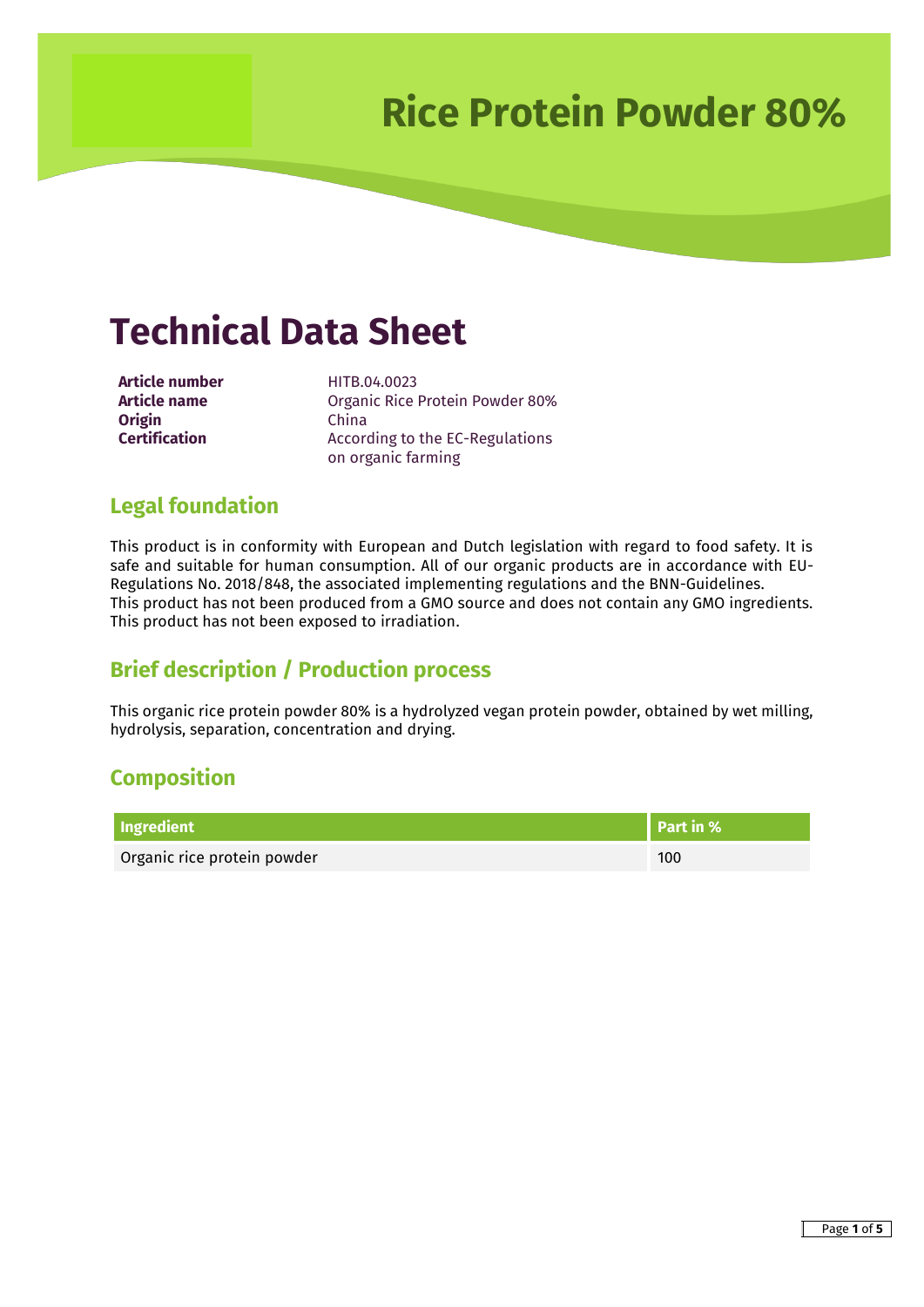#### **1) Sensory characteristics**

|     | <b>Parameter</b>      | <b>Declaration</b> |
|-----|-----------------------|--------------------|
| 1.1 | Appearance / Colour   | Faint yellow       |
| 1.2 | Odour                 | Characteristic     |
| 1.3 | Flavour               | Characteristic     |
| 1.4 | Consistency / Texture | Powder             |

### **2) Physical / Chemical parameters**

|     | <b>Parameter</b>         | <b>Unit</b> | <b>Value</b> |
|-----|--------------------------|-------------|--------------|
| 2.1 | Moisture / Water content | %           | < 8          |
| 2.2 | Ash                      | %           | $\leq 6$     |
| 2.3 | Size                     | Mesh        | 300          |
| 2.4 | Purity                   | %           | 80           |

### **3) Microbiological data**

|     | <b>Parameter</b>   | <b>Unit</b> | <b>Value</b> |
|-----|--------------------|-------------|--------------|
| 3.1 | Total plate count  | ctu/g       | < 10.000     |
| 3.2 | Yeasts             | ctu/g       | < 100        |
| 3.3 | Moulds             | ctu/g       | < 100        |
| 3.4 | Enterobacteriaceae | ctu/g       | < 500        |
| 3.5 | Coliforms          | ctu/g       | < 30         |
| 3.6 | E. coli            | ctu/g       | Absent       |
| 3.7 | Salmonella         | $/25$ g     | Absent       |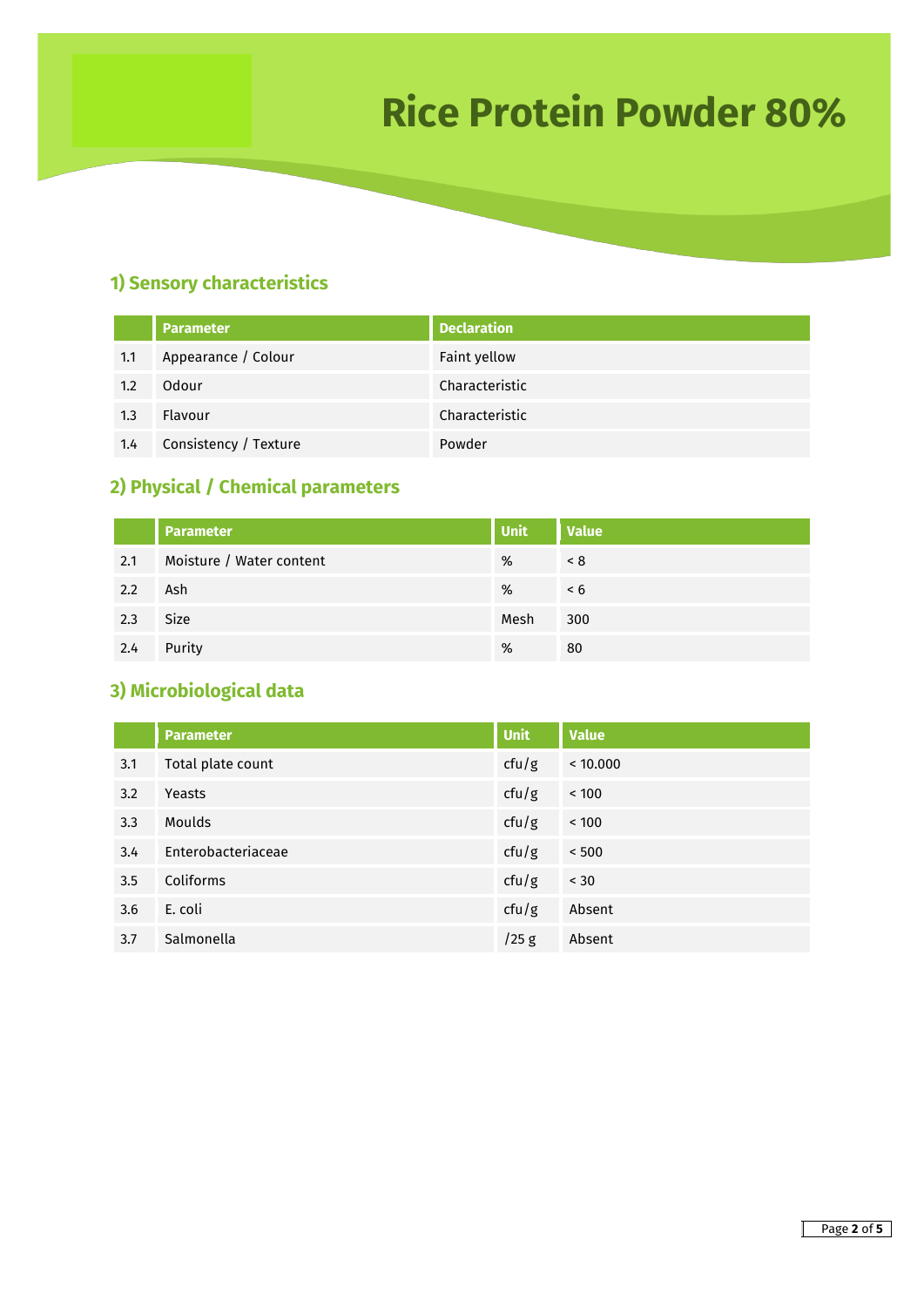### **4) Residues, contaminations, heavy metals and mycotoxins**

|     | <b>Parameter</b>                                                                                                                                                  | <b>Definition</b>                                                                                                                                                                                                 |
|-----|-------------------------------------------------------------------------------------------------------------------------------------------------------------------|-------------------------------------------------------------------------------------------------------------------------------------------------------------------------------------------------------------------|
| 4.1 | <b>Residues and contaminations (bromide,</b><br>methyl bromide, organochlorine pesticides,<br>phosphine, storage additives,<br>organophosphorus pesticides, etc.) | This product is in conformity with the European<br>and Dutch legislation. This product is in<br>accordance with EC-Regulations No. 2018/848,<br>the associated implementing regulations and<br>the BNN-Guidelines |
| 4.2 | Heavy metals (cadmium, lead, mercury, etc.)                                                                                                                       | In accordance with EC-Regulation No. 488/2014<br>No. 1881/2006, EU-Regulation No. 2021/1317 and<br>No. 2021/1323                                                                                                  |
| 4.3 | <b>Mycotoxins</b> (ochratoxin, aflatoxin,<br>deoxynivalenol, fumonisin, patulin,<br>zearalenone, etc.)                                                            | According to EC-Regulation No. 1881/2006                                                                                                                                                                          |

### **5) Nutritional values per 100 g**

|     | <b>Parameter</b>               | <b>Unit</b> | <b>Value</b> |
|-----|--------------------------------|-------------|--------------|
| 5.1 | Energy                         | kJ/kcal     | 406 / 1699   |
| 5.2 | Fat                            | g           | 5,1          |
|     | of which saturated fatty acids | g           | 2,6          |
| 5.3 | Carbohydrates                  | g           | 7,7          |
|     | of which sugars                | g           | 0,4          |
| 5.4 | Dietary fibre                  | g           | 5,0          |
| 5.5 | Protein                        | g           | 85,8         |
| 5.6 | Salt                           | g           | 0,08         |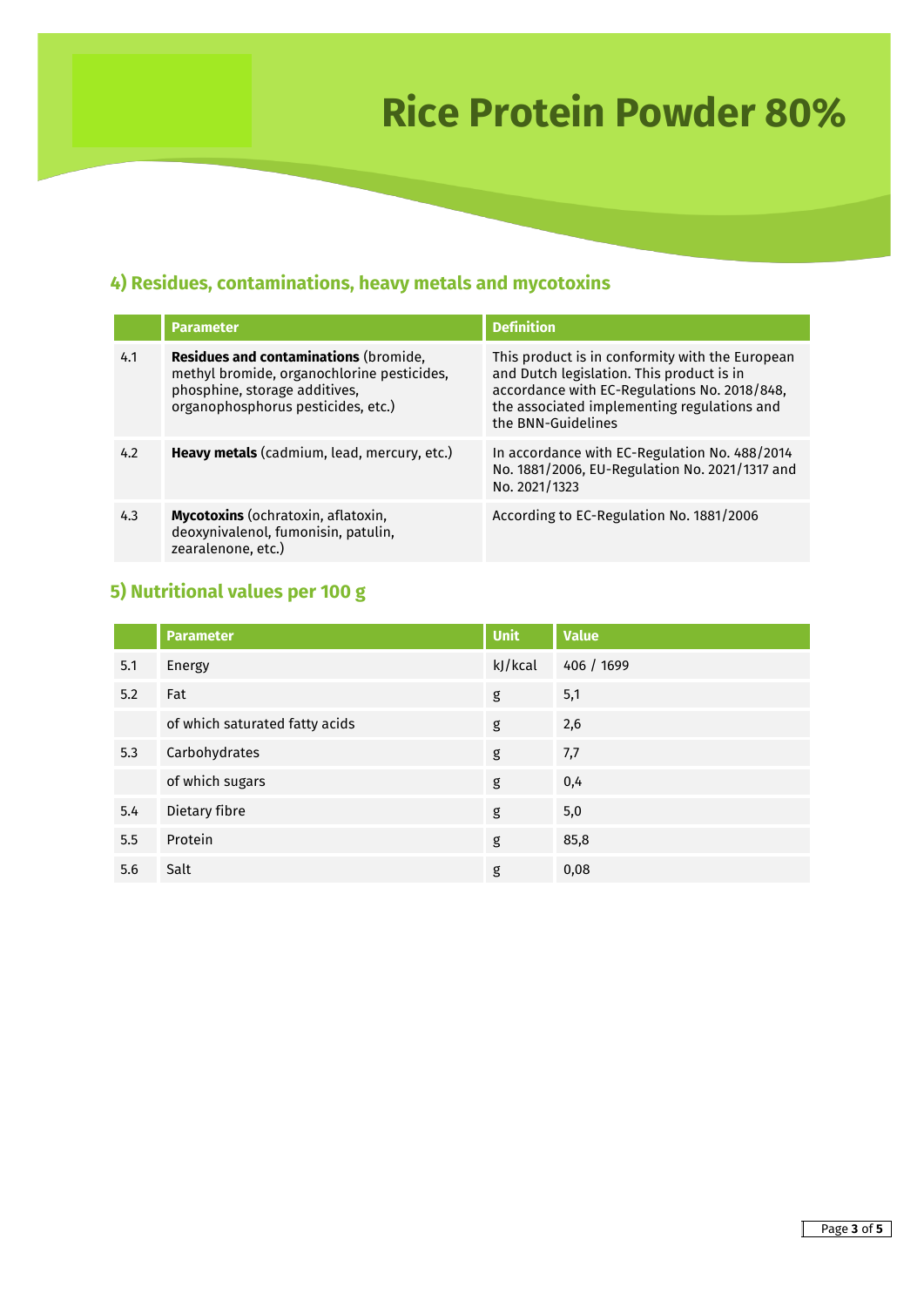#### **6) Allergen information**

Presence/absence of ingredients with allergenic potential according to EU-Regulation No. 1169/2011 combined with the LeDa (ALBA) allergen list.

|                | Allergen, ingredient, trigger                                                                                      | <b>Present in recipe?</b> |
|----------------|--------------------------------------------------------------------------------------------------------------------|---------------------------|
| 1              | Cereals containing gluten (wheat, rye, barley, oats, spelt, kamut)                                                 | No                        |
| 2              | Crustaceans                                                                                                        | No                        |
| 3              | Eggs                                                                                                               | <b>No</b>                 |
| 4              | <b>Fish</b>                                                                                                        | No                        |
| 5              | Peanuts                                                                                                            | <b>No</b>                 |
| 6              | Soybeans and products thereof                                                                                      | No                        |
| $\overline{7}$ | Milk and products thereof                                                                                          | <b>No</b>                 |
| 8              | <b>Nuts</b>                                                                                                        | <b>No</b>                 |
| 9              | Celery and products thereof                                                                                        | <b>No</b>                 |
| 10             | Mustard and products thereof                                                                                       | No                        |
| 11             | Sesame seeds and products thereof                                                                                  | No                        |
| 12             | Sulphur dioxide and sulfites at concentrations of more than 10mg/kg or<br>10mg/L as expressed as SO <sub>2</sub> . | <b>No</b>                 |
| 13             | Lupin and products thereof                                                                                         | <b>No</b>                 |
| 14             | Molluscs and products thereof                                                                                      | <b>No</b>                 |

The allergen information above is based on information of our supplier. We point out, that cross-contamination cannot be excluded to 100%.